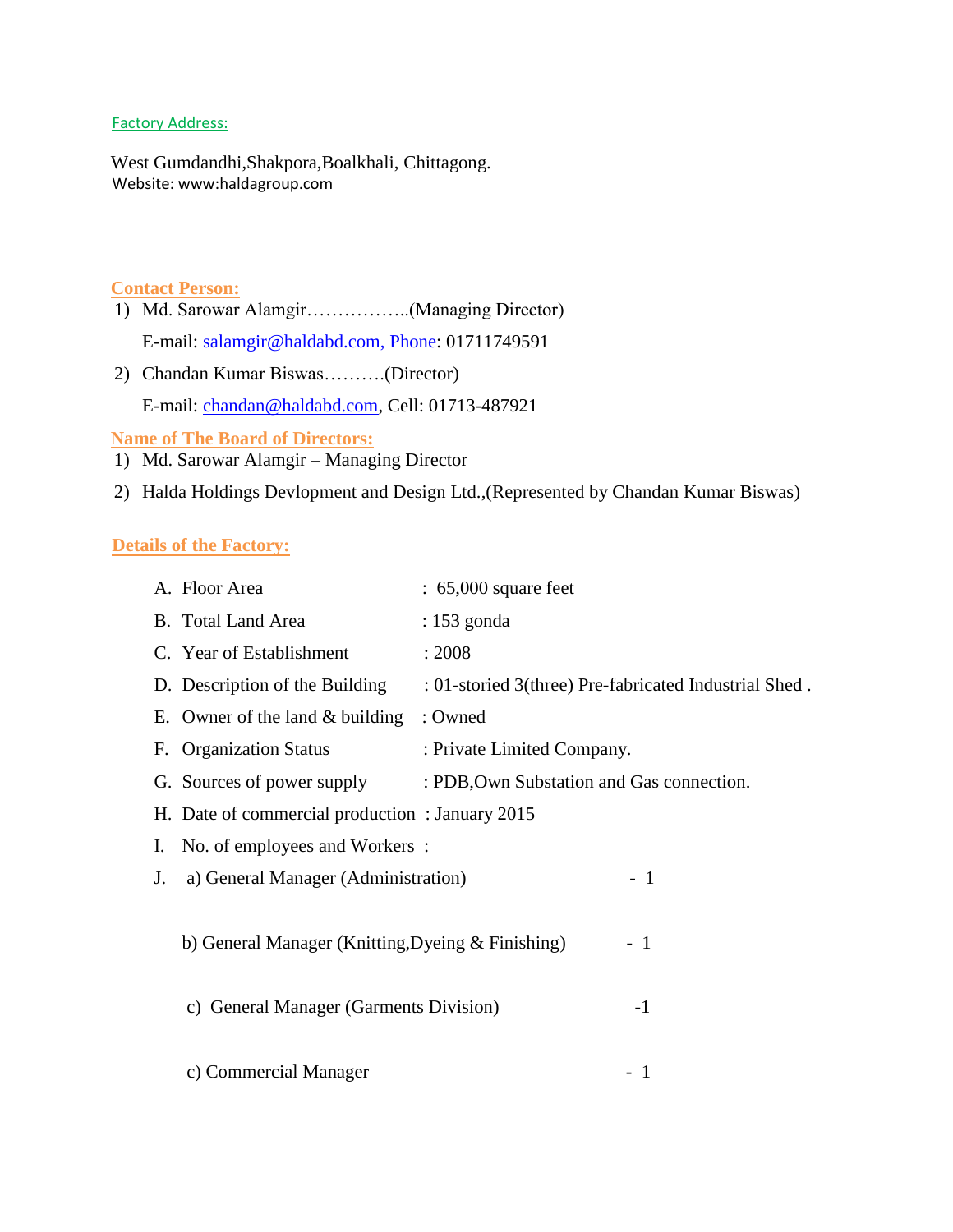| d) Commercial Officer                      | $-6$                                                  |
|--------------------------------------------|-------------------------------------------------------|
| e) Merchandiser                            | $-3$                                                  |
| f) Supervisor                              | $-9$                                                  |
| g) Quality Control                         | $-12$                                                 |
| f) Operator                                | $-150$                                                |
| g) Helper                                  | $-290$                                                |
| h) Cleaner                                 | $-10$                                                 |
| i) Guard                                   | $-16$                                                 |
| K. Details Raw materials<br>Dyes,          | : Yarn, All Types of Gray Fabrics and Bleach Fabrics, |
|                                            | Chemical, Castic suda , Salt, Suda Ash etc.           |
| L. Details of Finished goods               | : Fabrics, Dyed Fabrics and Readymade Garments        |
| M. Daily production time (Hrs)             | : 20 hours                                            |
| N. Yearly production time (Days): 300 days |                                                       |
| O. Daily Production Capacity               | : 10 MT                                               |
| P. Yearly expected sales                   | : 52,000.00lac                                        |
|                                            |                                                       |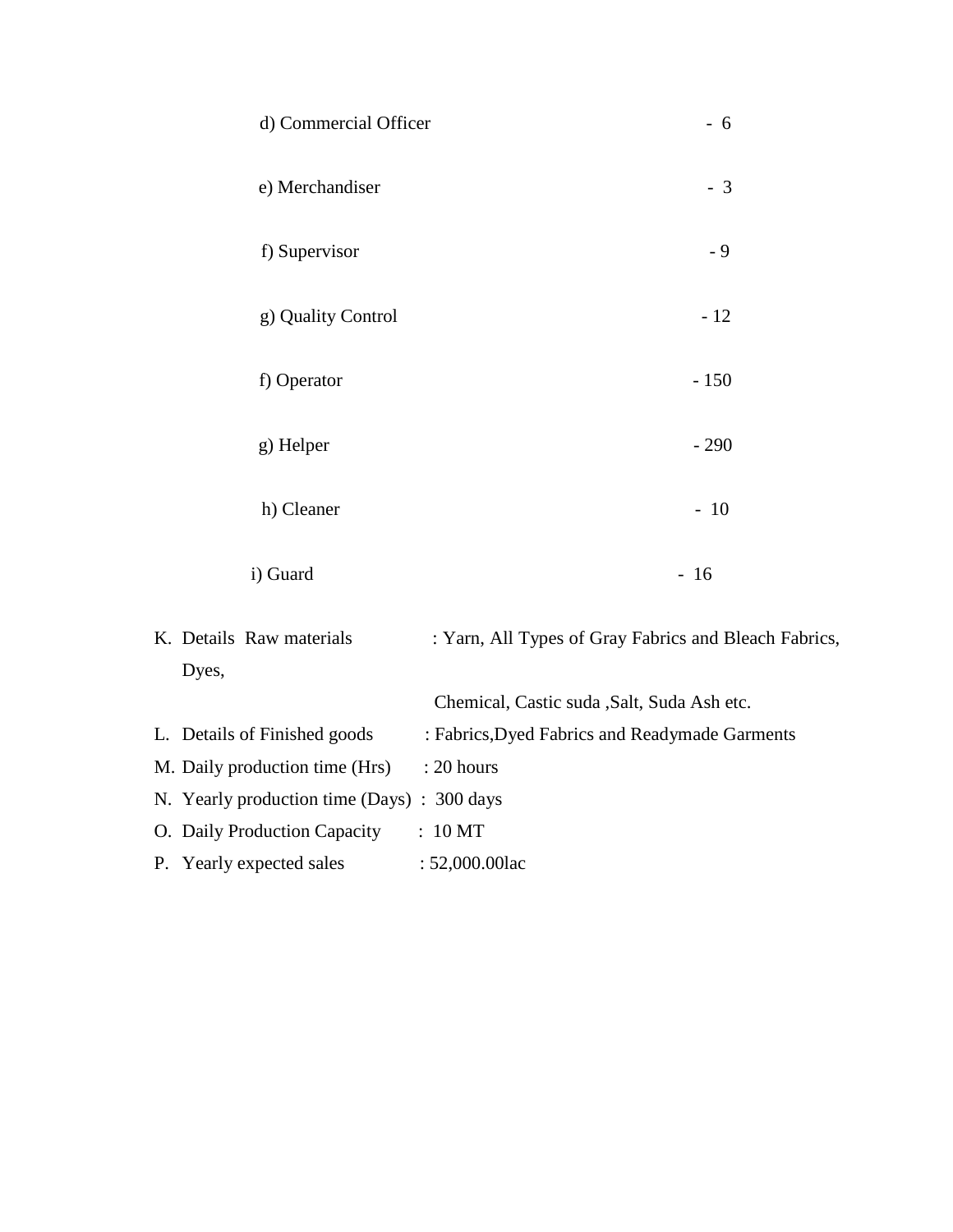## Q. Total Fixed Cost of the project :

| Components       |   | Already<br><i>ncurred</i> | To be<br>incurred | Total<br>- Figin lac |
|------------------|---|---------------------------|-------------------|----------------------|
| Machinery        | ٠ | 3800.25                   | 1800.50           | 5600 75              |
| Other fixed cost |   | 6700.00                   |                   |                      |
| Total fixed cost |   | 10500.25                  |                   | 12300 °              |

## **Details of capital machinery(Knitting Division) :**

| <b>Name</b>                                                                                  | Qty | Origin | <b>BRAND/Model</b> | <b>Manufacturing Year</b> |
|----------------------------------------------------------------------------------------------|-----|--------|--------------------|---------------------------|
| Open width 30" dia x 24G X 90F<br>with 100 PCT lycra feeder<br>Circullar Knitting machine    | 02  | China  | Yonthin            | 2015                      |
| Open width 30" dia x 28G X 90F<br>with 100 PCT lycra feeder<br>Circullar Knitting machine    | 02  | China  | Yonthin            | 2015                      |
| Open width 32" dia x 24G X 90F<br>100 PCT lycra feeder<br>with<br>Circullar Knitting machine | 01  | China  | Yonthin            | 2015                      |
| Open width 34" dia x 24G X 90F<br>with 100 PCT lycra feeder<br>Circullar Knitting machine    | 02  | China  | Yonthin            | 2015                      |
| Open width 36" dia x 24G X 90F<br>100 PCT lycra feeder<br>with<br>Circullar Knitting machine | 01  | China  | Yonthin            | 2015                      |
| 30 dia 28G cylinder                                                                          | 04  | China  | Yonthin            | 2015                      |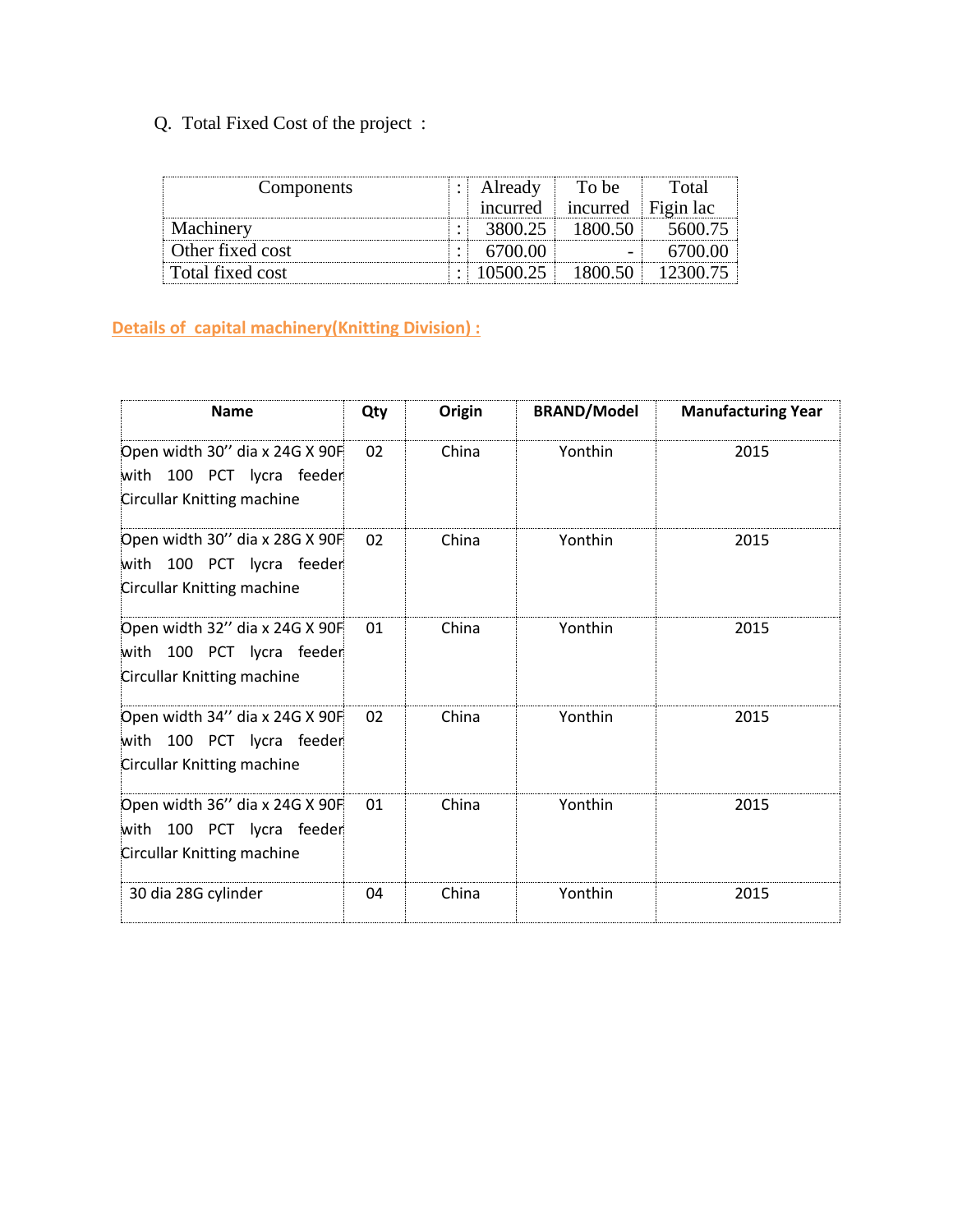## **Details of capital machinery(Dyeing Division) :**

| <b>Name</b>                                               | Qty                      | Origin                       | <b>BRAND/Model</b>                  | <b>Manufacturing Year</b> |
|-----------------------------------------------------------|--------------------------|------------------------------|-------------------------------------|---------------------------|
| 25KG Dyeing machine                                       | 01                       | Taiwan                       | AK-HT/HP                            | 2006                      |
| 50KG Dyeing machine                                       | 01                       | Taiwan                       | AK-TO11150                          | 2006                      |
| Rapid Dyeing machine(70 kg)                               | 01                       | Korea                        |                                     | 2006                      |
| 400KG Dyeing machine                                      | 01                       | Bangladesh                   | <b>LOCAL</b>                        | 2006                      |
| 400KG AK Dyeing machine                                   | 01                       | Taiwan                       | AK-REO 2T                           | 2006                      |
| 600KG AK Dyeing machine                                   | 01                       | Taiwan                       | AK-REO 3T                           | 2006                      |
| 10KG Dyeing machine                                       | 01                       | Bangladesh                   | <b>LOCAL</b>                        | 2006                      |
| 800KG AK Dyeing machine                                   | 01                       | Taiwan                       | AK-REO 4T                           | 2006                      |
| 500KG HT AK Dyeing machine                                | 01                       | Taiwan                       | AK-HT/HP                            | 2006                      |
| Dayer 4 Chamber AK                                        | 01                       | Taiwan                       | LK-LH                               | 2006                      |
| Tube-Tex                                                  | 01                       | <b>USA</b>                   | PAK-NIT II                          | 2006                      |
| <b>Heat Sating</b>                                        | 01                       | Korea                        | DONG-NUM                            | 2005                      |
| <b>Inspection Machine</b>                                 | 01                       | Taiwan                       |                                     | 2005                      |
| Squeezer Machine                                          | 01                       | Italy                        | <b>CORINO</b>                       | 2005                      |
| Air Turning Machine                                       | 01                       | Korea                        | DONG-NUM                            | 2005                      |
| Air Compressor                                            | 01                       | <b>USA</b>                   | SULAIR-LS100                        | 2005                      |
| <b>Boiler 10 TON Capacity</b>                             | 01                       | India                        | SHELLMAX-SM80C                      | 2005                      |
| Other<br>supplementary<br>machineries<br>And Accessorries | $\overline{\phantom{a}}$ | Bangladesh, India,<br>Taiwan | <b>LOCAL AND</b><br><b>IMPORTED</b> |                           |
| Water Treatment Plant (WTP)                               | 01                       |                              | <b>LOCAL</b>                        |                           |
| <b>Effluent Treatment Plant (ETP)</b>                     | 01                       | --                           | LOCAL                               |                           |
| Work-Shop unit                                            | 01                       |                              | LOCAL                               |                           |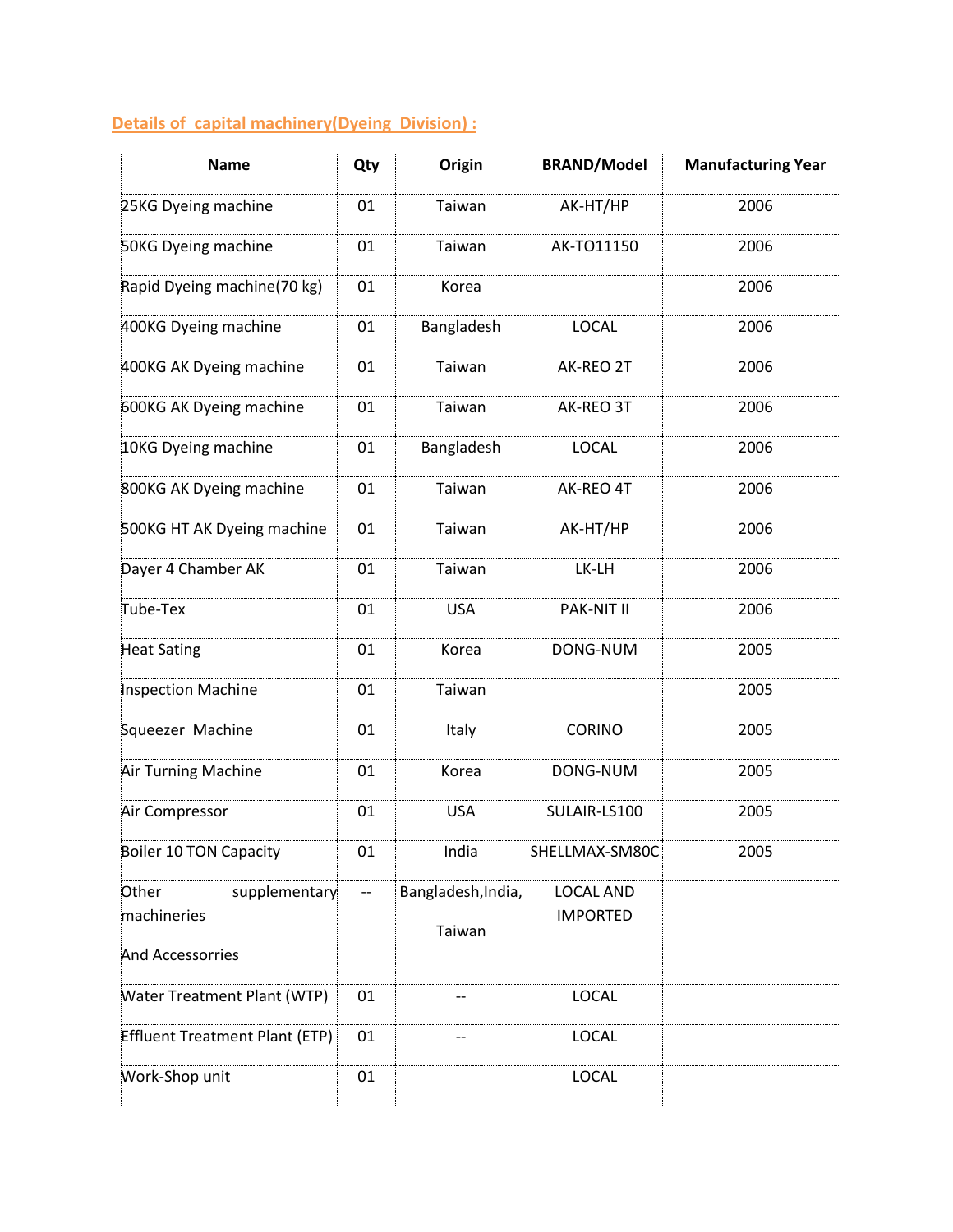| Laboratory unit with two lab                                                      |    | <b>TAIWAN AND</b> | <b>STARLET AND</b>            |      |
|-----------------------------------------------------------------------------------|----|-------------------|-------------------------------|------|
| dyeing machine                                                                    |    | <b>CHINA</b>      | <b>RAPID</b>                  |      |
| 11000KVA<br>Electric<br>&<br>Line                                                 | 01 | --                | <b>LOCAL AND</b>              |      |
| Transformer System                                                                |    |                   | <b>IMPORTED</b>               |      |
| 03 way (Gas, Water & Air)<br>supply pipe line (4-8 Inc) 2500-<br>3000 feet length |    |                   | <b>LOCAL</b>                  |      |
| Canlar Dyeing Machine(1000<br>kg)                                                 | 01 | Turkey            | <b>Canlar Mekatonic</b><br>TM | 2018 |
| Canlar Dyeing Machine(750 kg)                                                     | 01 | Turkey            | <b>Canlar Mekatonic</b><br>TM | 2018 |
| Canlar Dyeing Machine(500 kg)                                                     | 01 | Turkey            | <b>Canlar Mekatonic</b><br>TM | 2018 |
| <b>Compacting Machine</b>                                                         | 01 | Italy             | Sintac                        | 2018 |
| Open Sliting line Machine                                                         | 01 | Turkey            | Canlar                        | 2018 |
| <b>GAS Generator</b>                                                              | 01 | Germany           | <b>CAT</b>                    | 2018 |
|                                                                                   |    |                   |                               |      |

# **Details of capital machinery(Printing and Finishing Division) :**

| <b>Name</b>                                 | Qty | Origin  | <b>BRAND/Model</b> | <b>Manufacturing Year</b> |
|---------------------------------------------|-----|---------|--------------------|---------------------------|
| All<br>Printing<br>Over<br>Machine(12Color) | 01  | Korea   | Yujin              | 2015                      |
| Stenter Machine(7 Chamber)                  | 01  | Germany | Monforst           |                           |
| Stenter Machine(10 chamber)                 | 01  | Korea   | IL-SUNG            | 2018                      |
| All<br>Printing<br>Over<br>Machine(8Color)  | 01  | Korea   | Yujin              | 2018                      |